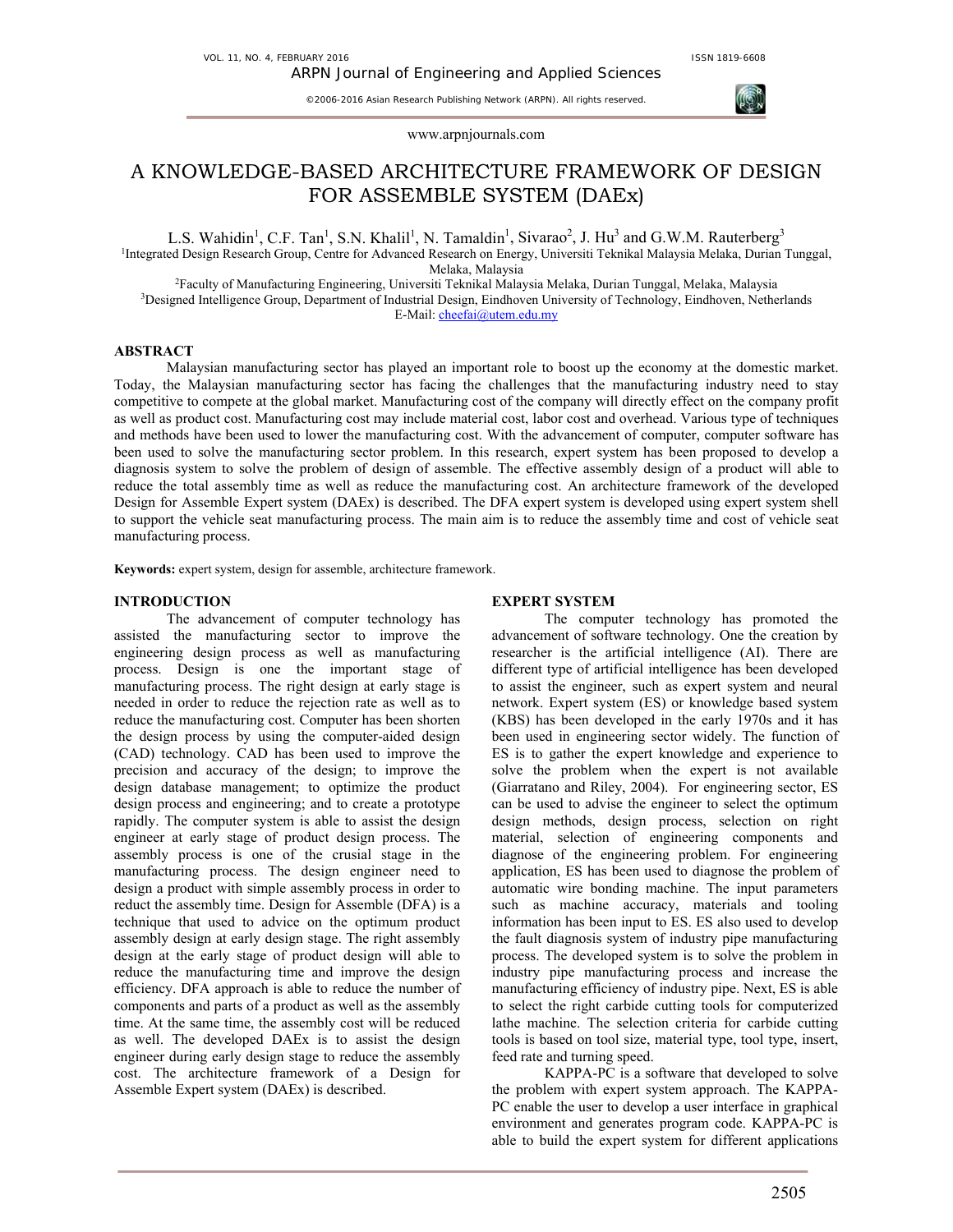©2006-2016 Asian Research Publishing Network (ARPN). All rights reserved.

#### www.arpnjournals.com

with the expert system shell (Fichman and Kemerer, 1997; Negnevitsky, 2005). The application of KAPPA-PC including fault diagnosis, material selection, tool selection, feature recognition and stock market prediction.

# **AN ARCHITECTURE FRAMEWORK OF DAEx**

The Design for Assemble Expert System is developed based on heuristic rules. The heuristic rules is developed based on the knowledge that was acquired from the experience of the assembly process personnel such as manager, design engineer, supervisor, technician and operator. The rule-based technique is used to classify the expert knowledge and to conduct the reasoning process of the developed system. The development process of DAEx includes knowledge acquisition from assembly design expert, selection of various assembly design and techniques, design of the user interface, knowledge hierarchy definition, programming of the developed system, documentation, implementation and maintenance. The development of DAEx involves the steps as follows:

- Knowledge acquisition: the knowledge of assembly design and process is acquired from the expert of assembly related design and process of the company. A few techniques such as interview, questionnaire and observation is used to acquire the knowledge from the assembly expert.
- Design: Next, the task is to select the right knowledge representation technique and assembly design strategy. A prototype of DAEx was developed to test and validate the proposed requirements. The prototype also demonstrating a working system of DAEx.
- Testing and validation: the developed DAEx is tested and validated to identify the error as well as to ensure the developed DAEx is able to fulfull the initial goals of the project.
- Documentation: the development process of DAEx will be documented for future improvement.

The architecture framework of the propose DAEx is shown in Figure-1.



**Figure-1.** The proposed architecture framework for DAEx.

# **SYSTEM DESCRIPTION OF DAEx**

The Expert System for Design for Assemble is based on the heuristic rules that are gathered from the experience of assembly design engineer, technician and operator. A rule-based approach is used to select the classification method and the reasoning approach of DFA. The development of DAEx involves 4 major phases.

# **Phase 1: Knowledge Acquisition**

DAEx is developed to select the optimum assemble design technique of the vehicle seat in order to reduce number of parts and assembly time. The expert knowledge is heuristic and the knowledge need to be acquired from the expert systematically. The experts that involves with the assembly process are managers, engineers, technician and operators. Their experience and knowledge is valuable as the input to DAEx. The knowledge can be acquired by interview with experts, refer to previous design approach, study on assembly design guidelines and study on innovative assembly techniques. Figure-2 shows the hierarchy tree of the DAEx.